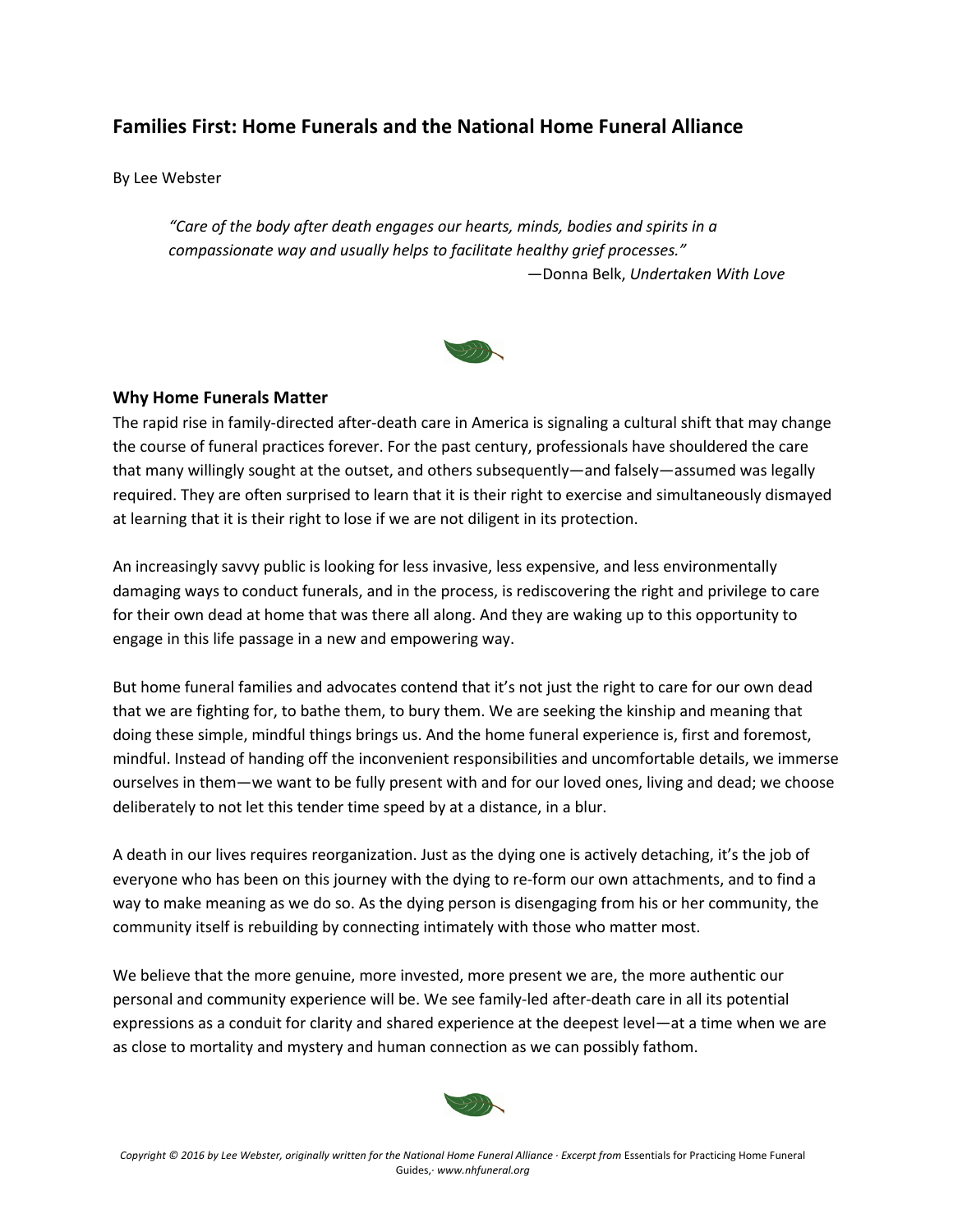### **The Fundamental Premise: Home Funerals are Family-Centered**

At the root of the home funeral movement is the primal need—and right—of families to care for their own dead. The close network of individuals who make up their social constellation, whether related by blood or by experience, will comprise the community of care that will bear witness and form the experience, led by the legally appointed next-of-kin or designated agent. This community has an important job to do in supporting the family who is, to all intents and purposes, in charge from the moment of death to disposition.

*"A home funeral happens when a loved one is cared for at home or sacred space after death, giving family and friends time to prepare the body, file legal paperwork, and gather and grieve in private. Home funerals can be held at the family home or not. Some nursing homes, church community care groups and funeral homes may allow the family to care for the deceased after death. The emphasis is on minimal, non-invasive, and environmentally friendly care of the body. Support and assistance to carry out after-death care may come from home funeral educators or guides, but their goal is to*  facilitate maximum involvement of the family in charge of the funeral process, and their social *network."*

—From *NHFA Code of Ethics, Conduct and Practice*

Home funerals are an organic response to the intimate process and aftermath of death, and are as different as the people whose lives they honor. Once families are confident that they are acting within the law, their imaginations and hearts become their guide in how to best proceed. The missing piece is often the practical how-to of providing care: how to process paperwork, how to best care for the body, how to make arrangements for services and disposition. With the right tools, families innately sense what is needed next: ways to bring meaning to the experience by all within the larger community.

*"…[T]those who have participated in home funerals confirm their healing benefits…With each passing year, more people choose to reconnect with this sacred tradition and welcome the funeral back into the intimacy of the home.*

*"Although family-directed home funerals take more effort to arrange and carry out, many*  families feel they are more meaningful and healing than those arranged for them by a funeral *director. A home funeral can help people gently integrate the death into their lives…*

*"A home funeral offers mourners a sense of control and helps them feel useful. It also enables families to create the ambience, to decide how the body is to be treated, to choose—without pressure—how to facilitate the most meaningful gathering for their loved one's farewell…*

*"Ultimately, there is no one right way to hold a funeral. Every family is unique, and there are many options available to reflect that individuality. The family-directed home funeral offers a final, loving, hands-on opportunity to honor our dead and send them on their way–in their home, surrounded by the people who love them."*

—From *Undertaken With Love*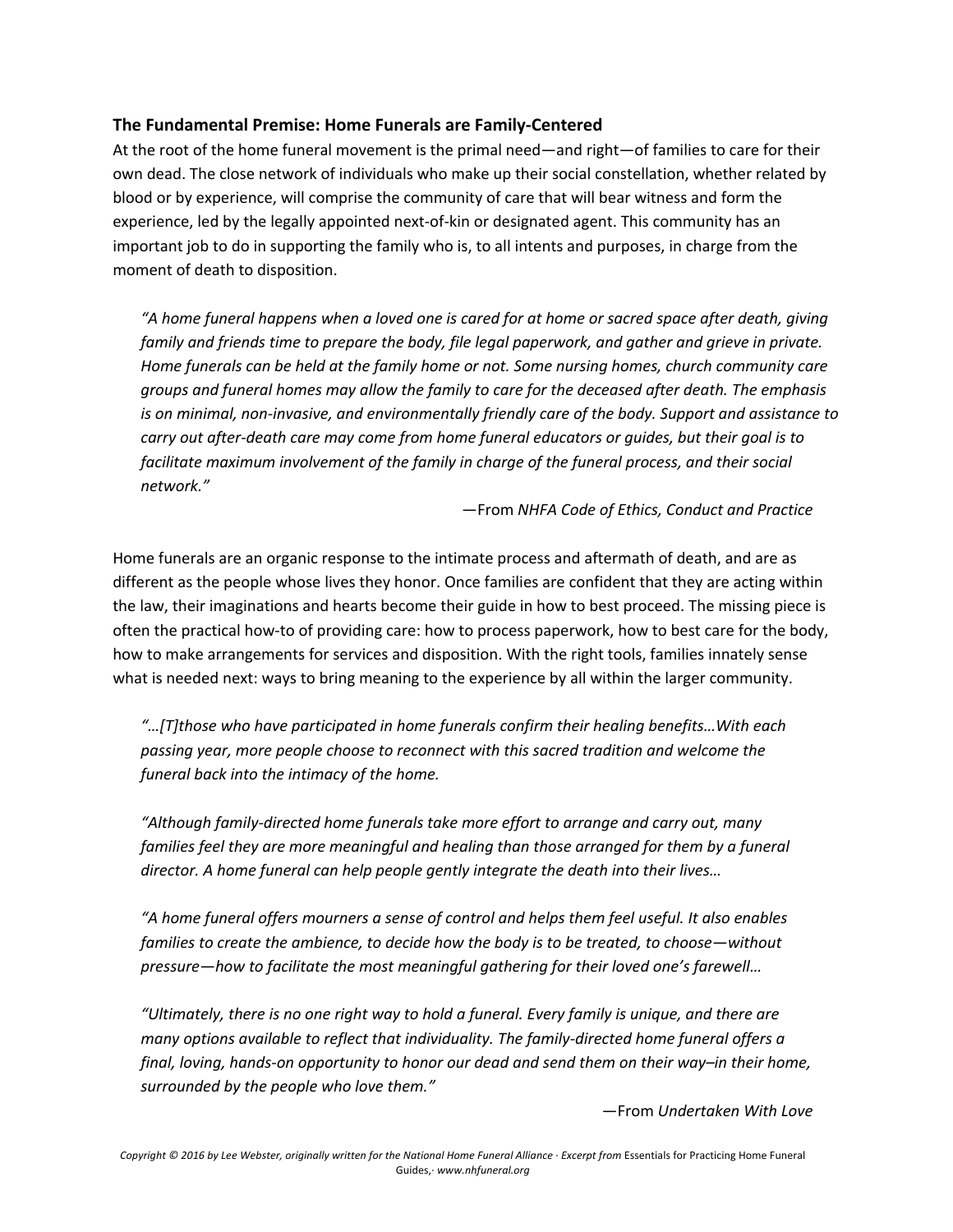The prime directive of home funeral guidance is this: *home funerals are created and conducted by and for families*.

- § *Home funeral guides empower and educate families to conduct after-death care themselves as their state law allows. They may charge for educational and consultative services only; all voluntary services are performed free of charge and at the request of the family.*
- § *Home funeral guides do not arrange funerals; they support the family in their own efforts to plan and make connections to goods and services.*

— From *Essentials for Practicing Home Funeral Guides:* What You Can Expect From Your Home Funeral Guide



### **The Mission of the National Home Funeral Alliance**

The forming of a national education-based nonprofit organization to support home funeral families in 2010 brought advocates together for the first time. The mission of the organization became clear immediately: *to educate and empower families and communities to care for their own dead.*

Through the development of a variety of original resources and materials, programs and events, the NHFA supports home funeral families directly, as well as people who make their knowledge available, called home funeral guides.

# *[Please note: many of the resources noted below are no longer available through the NHFA. Go to nhfuneral.org to access written documents. LW August 2020]*

Some of those direct resources include:

- § The NHFA Planning Guide and Workbook for Home Funeral Families guides individuals and provides legal parameters for conducting their own affairs with funeral specific advance directives. Also available to the public is the revised and improved book, Undertaken With Love, that describes in detail how families and care communities can come together to support one another with practical guides and advice.
- **Restoring Families' Rights to Choose, a joint white paper written by the Funeral Consumers** Alliance and the NHFA, addresses legal and legislative issues in a clear, concise argument for constitutional family rights. It also includes a summary of the laws by state in the Quick Guide to Home Funeral Laws in Your State, an abbreviated chart extrapolated from Final Rights: Reclaiming the American Way of Death, a chapter by chapter, state by state accounting of funeral law, required reading for all home funeral guides. Also included is the helpful and educational article, What to Do When Families' Rights are Challenged for families who run up against institutional policies that are not state law compliant or other obstacles in completing home funerals on their own.
- A monthly newsletter is sent to all members updating them on activities and pertinent news. Membership is free and has no obligations.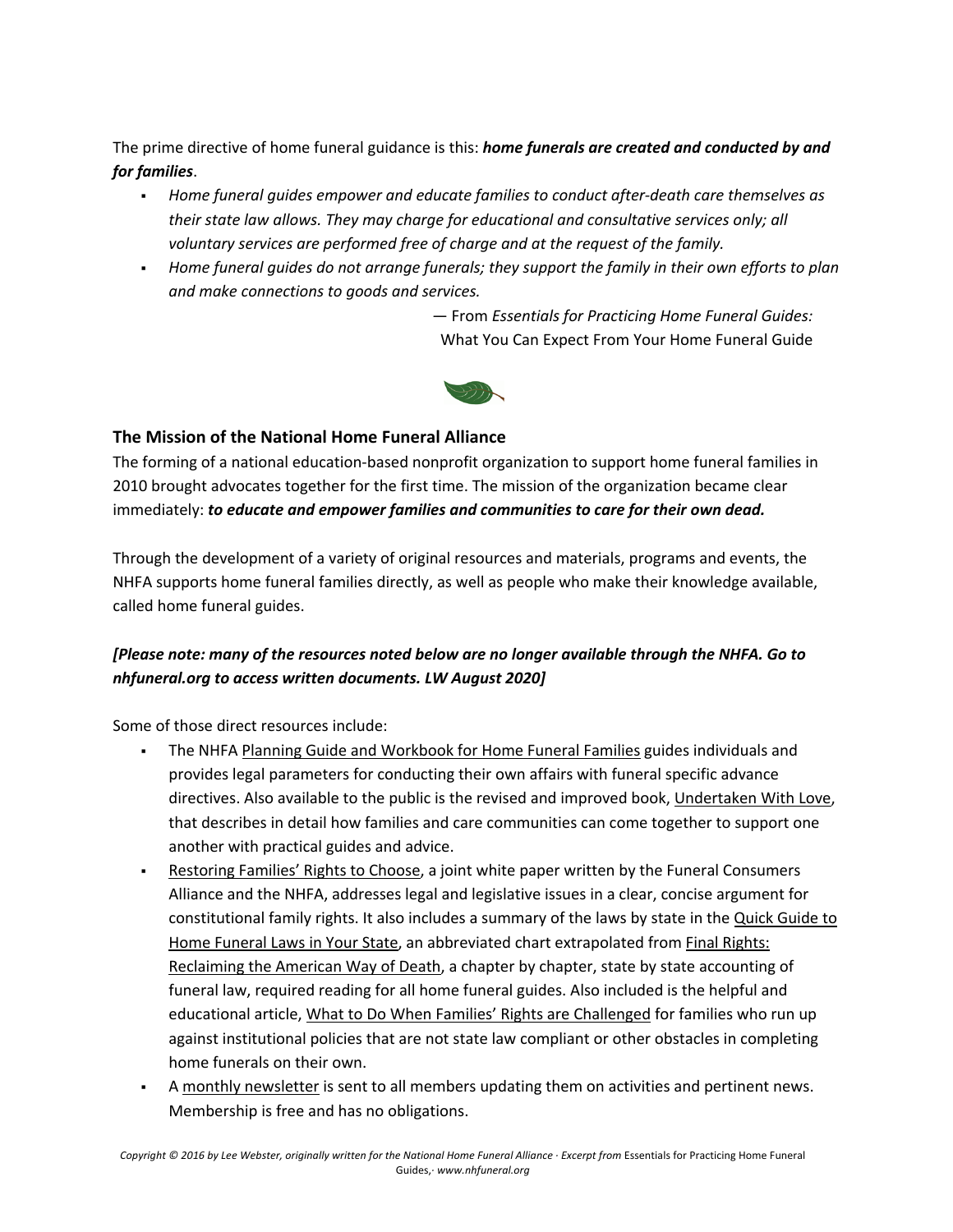- Our NHFA YouTube Channel provides free access to how-to videos and informative guides to home funeral information
- § Online directories facilitate direct contact with providers to families in need:

| Home Funeral Guides          | <b>Celebrants</b>            |
|------------------------------|------------------------------|
| End of Life Guides           | <b>Teachers</b>              |
| Home Family-friendly Funeral | <b>Community Care Groups</b> |
| <b>Directors</b>             | <b>Speakers</b>              |

- Our informational rack card is available in English and in Spanish.
- Facebook and other social media regularly forward home funeral-related news and original materials for the education of its thousands of followers.
- § A biennial conference meets in varied locations around the country to provide direct education through skills trainings, exposure to experts in the field, and to encourage grassroots networking and support systems for home funeral guides and other interested persons, including the general public.
- § Downloads of flyers that address law enforcement, institutional authorities, and others are available for free on the website page What Authorities and Policymakers Can Do

At its heart, the focus has always been on public education and personal empowerment.

"*The Board sought to preserve the grassroots nature of the organization to make home funeral a household word again, forging ahead with initiatives intended to support rather than mandate, to inform rather than dictate, and to steer rather than regulate."*

*— From The History of the NHFA*



### **The Role of Home Funeral Guides**

The term home funeral guide was adopted from the outset as a means of providing a consistent, nonthreatening public persona. The term chosen needed to sound trustworthy and credible, and indicate clearly what the person offered. After a great deal of outreach and thought, the term was selected to meet the definition of someone who educates and provides information to families conducting their own funerals.

*"What we call ourselves is both a reflection of our own self-worth and a way of advertising to the world what we offer. In a field as "new" and unknown as this, at least to those who have no memory of the ancient practice of caring for our own dead without professional assistance, presenting a clear, consistent message is crucial for many reasons.*

*"As the pioneers who are shaping the national conversation about after-death care, it is up to us to unite in spirit and intention. Our words and the terms we use to describe ourselves and what we offer matter. We must find common terminology for what we do in order to be understood by those we seek to serve."*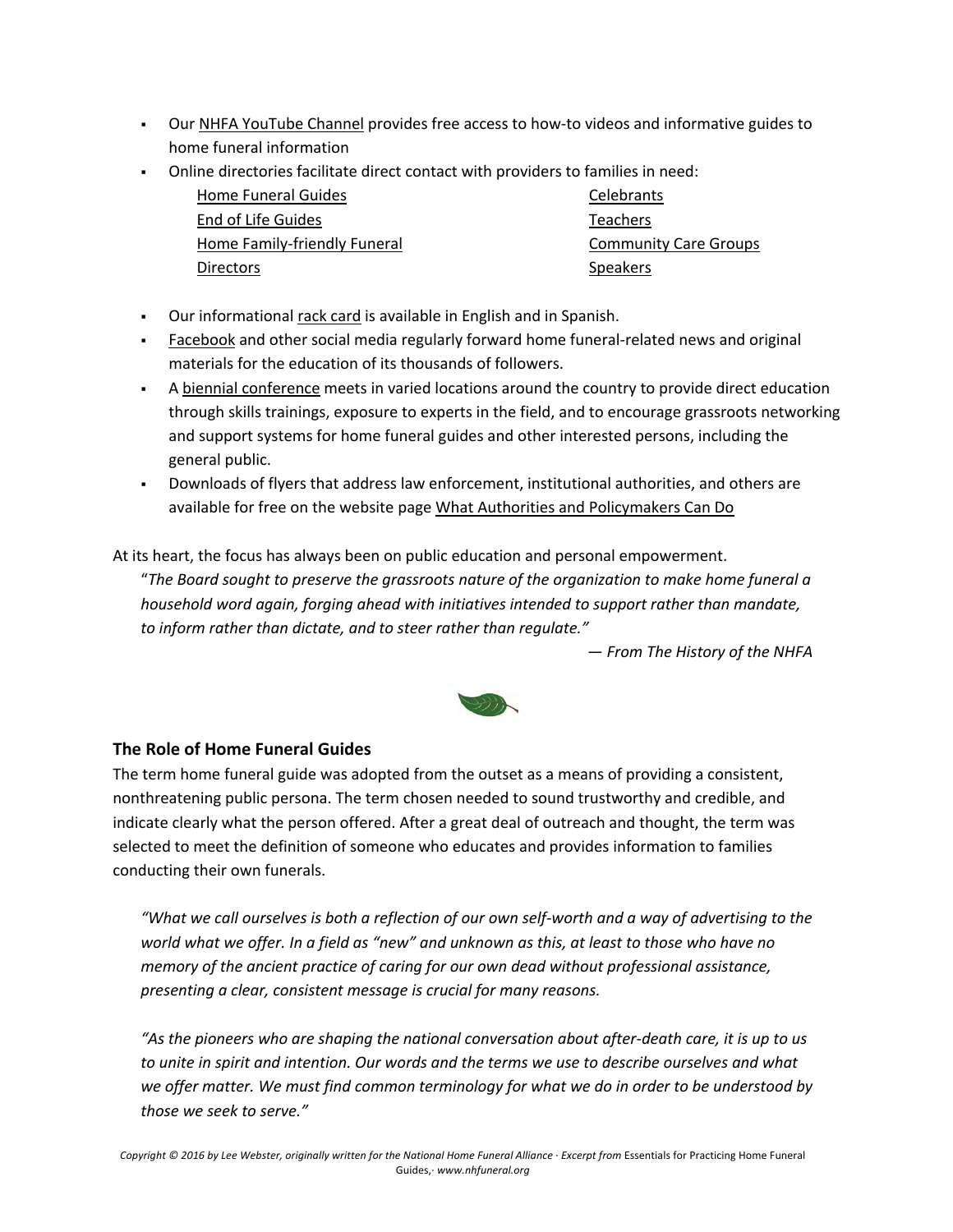What also became clear early on was that home funeral guides were going to play a critical role in moving this agenda and that they needed to understand the ways in which they could support home funeral families effectively and compassionately within the law.

*"During formation, there was an intent to unify home funeral guides under one roof, to create a networking body that was mutually supporting, and that would eventually give a public voice to this work…"*

*— From The History of the NHFA*

Drawing on the historical assistance by birth midwives and spiritual communities in after-death care, home funeral guides sought to find their place. Due to the amount of time that had elapsed since families took care of their own as a matter of routine, certain skills needed to be reintroduced into the lexicon of after-death care, while new requirements in the process needed to be discovered and examined. Home funeral guides were ideally positioned to fill this gap.

Due to the legal limitations placed on non-family members in direct after-death care, guides had to develop an informed approach to helping families that would not risk conflict for those involved. Working with the Federal Trade Commission that oversees the funeral industry, and many home funeral-friendly licensed funeral directors, the NHFA identified the following basic guidelines for what home funeral guides can do in support of families.

# *Home funeral guides may charge for any of the following services:* **Educational Services**

- § Teach/show/demonstrate to the family how to care for a body after death
- § Public presentations about family-directed funerals
- § Teaching in a classroom setting
- § In-service training for medical professionals and others
- § Community and spiritual care group training
- § Training other home funeral guides/workshops

#### **Consulting Services**

- § Family consultations about natural death care
- § Planning details of a home vigil with the family *(pre- or at-need)*
- Skype or phone coaching of family during the home funeral
- § Coordinating services when professional firms are involved
- § Coordinating services when clergy, celebrants, spiritual or community groups and organizations are involved
- § Assisting individuals in completing advance directives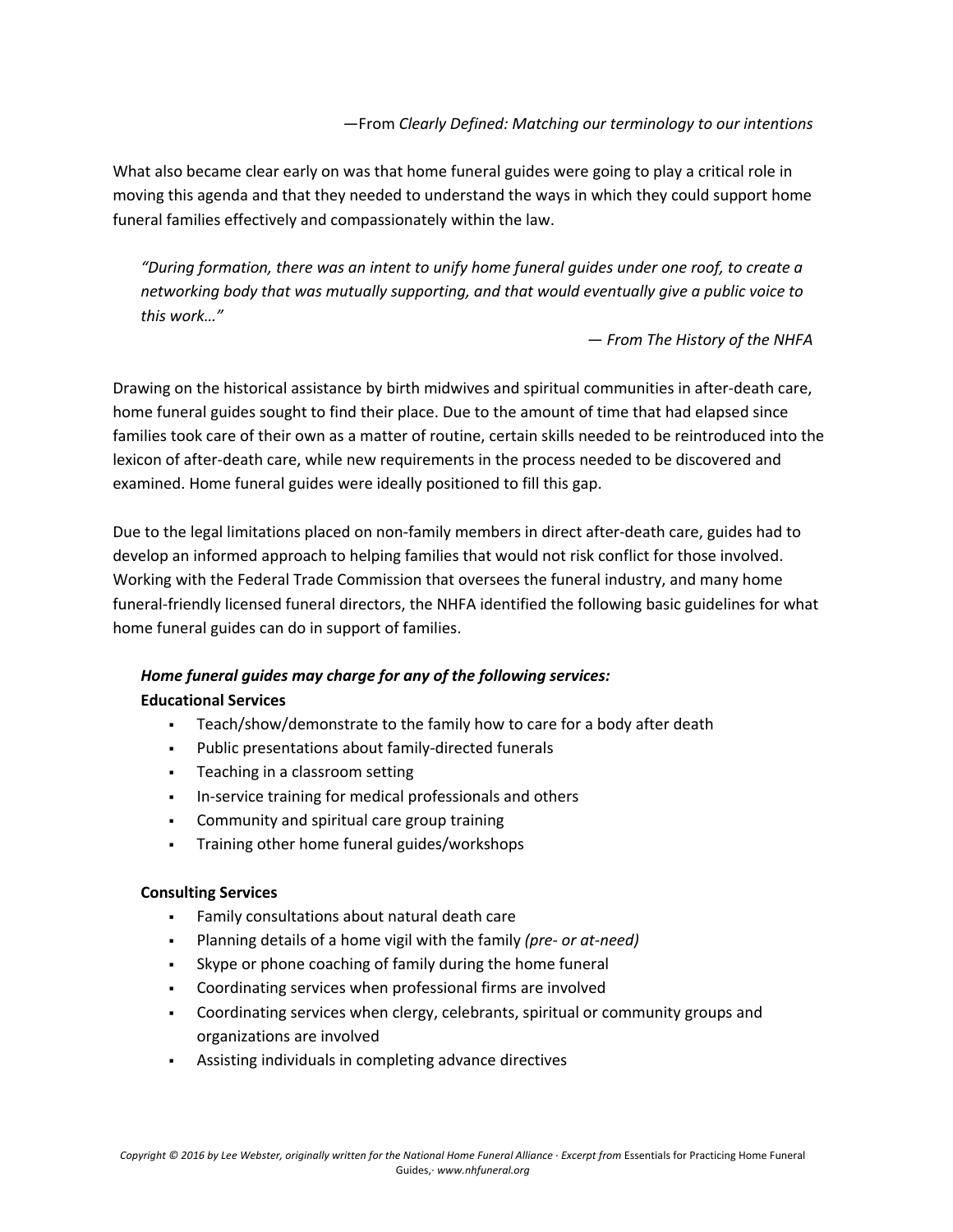#### **Celebrant Services**

- § Assisting in organizing, planning the memorial service
- § Coordinating or facilitating a ceremony at a home vigil, funeral, memorial, graveside, church, life celebration rituals, ceremonies or services with prayer, song
- Providing emotional and spiritual support to the family prior to, during, or after the death
- § Coordinating church and/or graveside funeral services

#### **Facilitation Services**

- § Time spent locating caskets, urns, shrouds or other products
- Time spent coordinating or confirming disposition in states where a licensed funeral director is not required by law to do so
- Time spent coordinating family logistics, including pick-ups of travelers, meals, containers, prior to and/or during the funeral period
- § Travel expense reimbursement for services such as picking up and delivering cremated remains, running errands

#### **Support Services**

- § Acting as a liaison for the family as needed
- Providing follow-up support after final disposition
- § Support with house preparation for home vigil
- § Overseeing/providing the food, flowers for home vigil

## *Home funeral guides provide support by invitation of the family but may not charge for any or all of these services:*

- § Any and all hands-on preparation of the body *(bathing, use of essential oils, dressing)*
- Providing and/or monitoring the cooling technique at the home vigil
- § Contacting the crematory or cemetery
- Filing the necessary paperwork for the family
- Helping the family move the body from car to the grave or crematory
- § Using own private vehicle to transport the body for the family
- § Mediating family decisions regarding care and responsibilities
- § Offering grief counseling *(must have a license to practice)*
- § Acting as durable power of attorney or designated agent *(written, available depending on your state)*

Along with their own responsibilities, the duties and obligations of families were also developed:

## *With or without voluntary support by a home funeral guide, the person acting as funeral director is responsible for:*

- § Providing appropriate space for the family to tend to the loved one for the duration
- § Filing and procurement of all legal documents with support as needed
- Providing items for the personal care of the loved one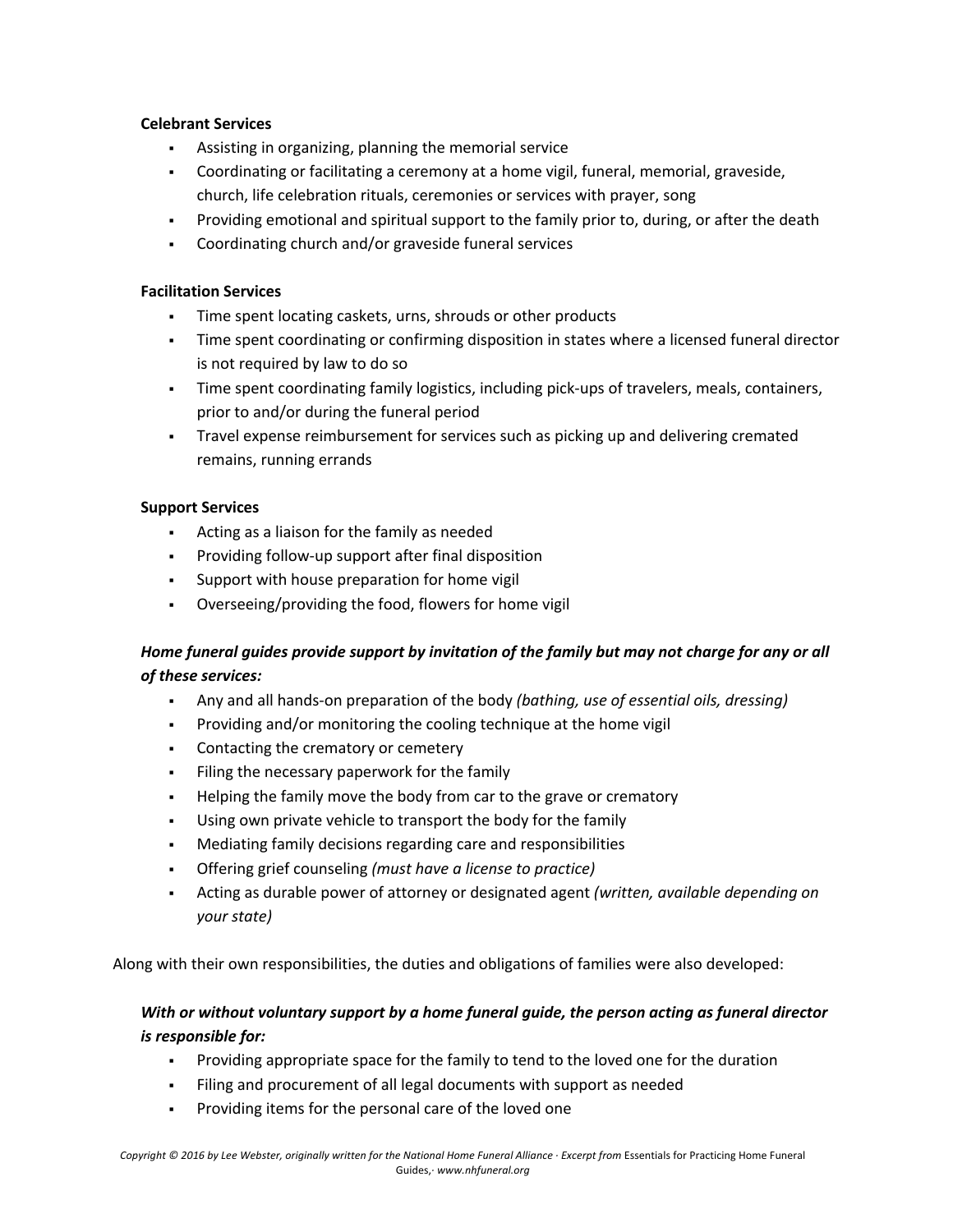- § Notifying all parties as is legally necessary
- § Making all decisions regarding the handling and disposition of their loved one
- Purchasing containers and final disposition plots
- § Paying for all goods and services pertaining to the death and disposition
- § Hiring of any additional services, including a funeral home for partial services
- § Bathing, handling, and transporting the body
- Enlisting 4-6 people to help with moving the body
- § Creating and organizing funeral or memorial plans with or without the help of a Home Funeral Guide

— from *Essentials for Practicing Home Funeral Guides:* What You Can Expect From Your Home Funeral Guide



#### **Home Funeral Guides and the Funeral Industry**

Even with the best planning, death comes in its own time and under its own circumstances. Not every situation is appropriate for home funerals. Families often feel more confident with the combination of a home funeral guide and licensed funeral director, or simply by doing some parts themselves and hiring out the rest.

Having a working understanding between guides and funeral directors benefits families, and guides are encouraged to develop and maintain those relationships of trust and collaboration. In many ways, it is to the benefit of forward-thinking professionals to hire guides to do the parts they are unable to do themselves due to the nature of the goals the family may set for itself.

*"The most important support funeral directors can provide home funeral families is the compassionate understanding that this is something families feel called to do for their loved one and themselves, their friends, and community. Home funeral families… are looking for simplicity, self-reliance, personal responsibility, and a shared, intimate experience that only they can conceive of and conduct.*

*"Incorporating home funeral guides into a funeral home's professional service offerings is a choice many firms are making for the simple reason that guides act as a bridge to the family. Many home funeral families are opposed to having a funeral director in the home because they want it to be organic, simple, and intimate which, in their minds, is incompatible with having a professional present. This perception is not limited to those who are looking for a less expensive alternative; this has to do with creating an authentic family-centered experience.*

*"A good working relationship between a home funeral guide and a funeral director can result in better communication between the family and the professional, and ensure quality of service*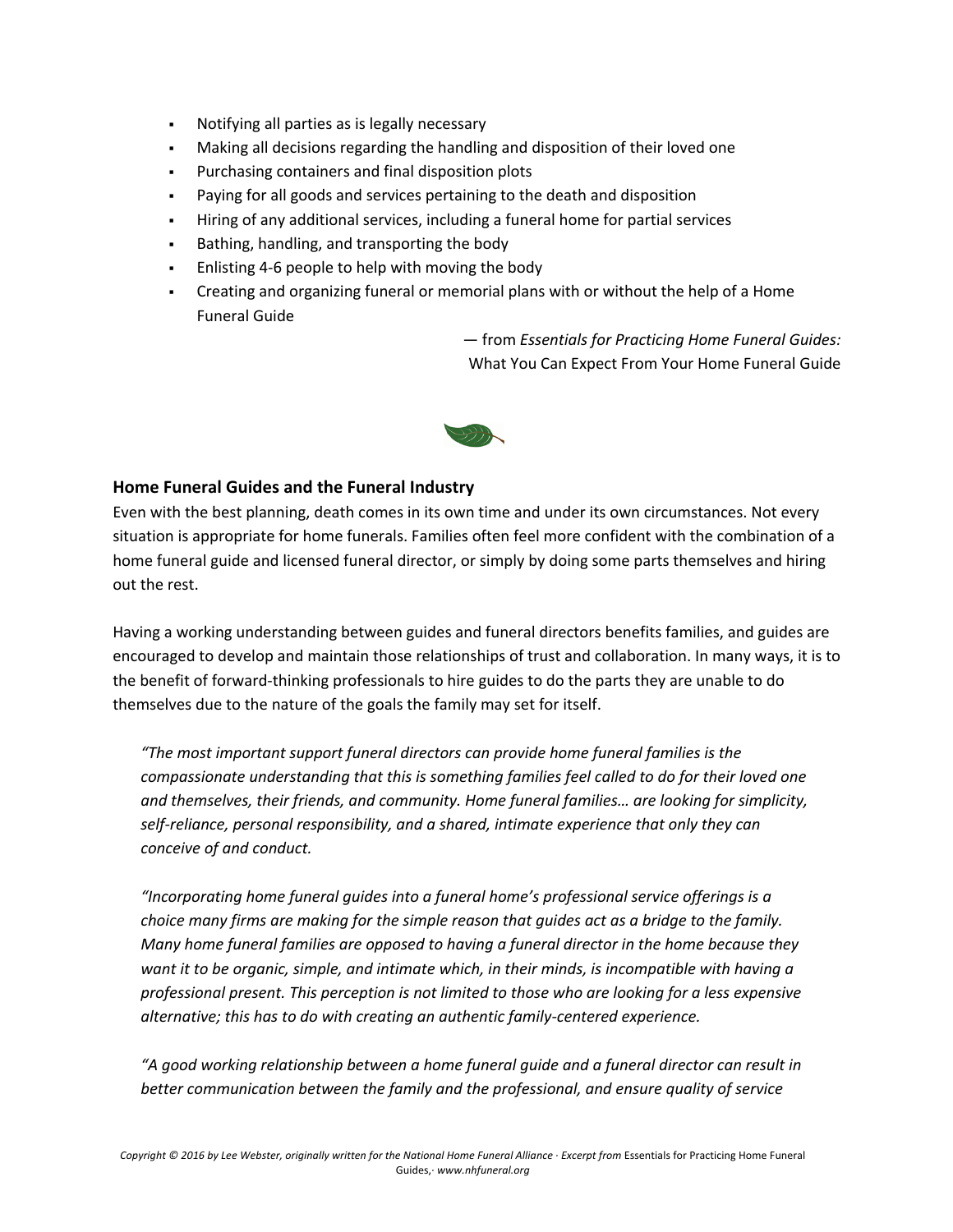*when professionals are not offered entry. Families may be more receptive to hiring funeral directors for specific services when a guide is involved who can assess the families' capacity for completing tasks properly and on time, and refer for goods and services as needed."* — From *How Funeral Directors Can Support Home Funeral Families* Changing Landscapes: Exploring the growth of ethical, compassionate, and environmentally

### **Certification of Home Funeral Guides**

The concept of certification is fraught with legal implications and consequences. Since the funeral industry is a licensed entity, anyone performing like services may become subject to mortuary board regulations and the federal government's Funeral Rule. Furthermore:

- § *Requiring licensure or certification would force guides into becoming industry professionals, which is in direct opposition to what home funeral guides stand for, specifically keeping the care of the deceased in the hands of the family and not in the realm of industry professionals.*
- § *Most importantly, licensure and mandatory certification could each have the ripple effect of curtailing families' rights by implying that someone with credentials is required to be involved in order to have a home funeral, a concept that would undoubtedly meet with resistance by any American concerned with keeping their legal rights intact.*

—From *NHFA Position on Licensure and Certification*

sustainable green funeral service

The NHFA acknowledges the value of certificates of completion or proficiency earned by students who successfully complete home funeral trainings that cover basic educational material. If inviting a home funeral guide who has earned this distinction into their home gives families more confidence, the result may prove worth the effort.



#### **A Final Word About Social Justice and Home Funerals**

The right to care or our own dead is deeply rooted in common human experience, and American constitutional family and privacy law. We, as individuals and as members of families, choose who we will marry, where we go to school, what type of medical care we wish to obtain, how we raise our children, and the list of personal choice goes on.